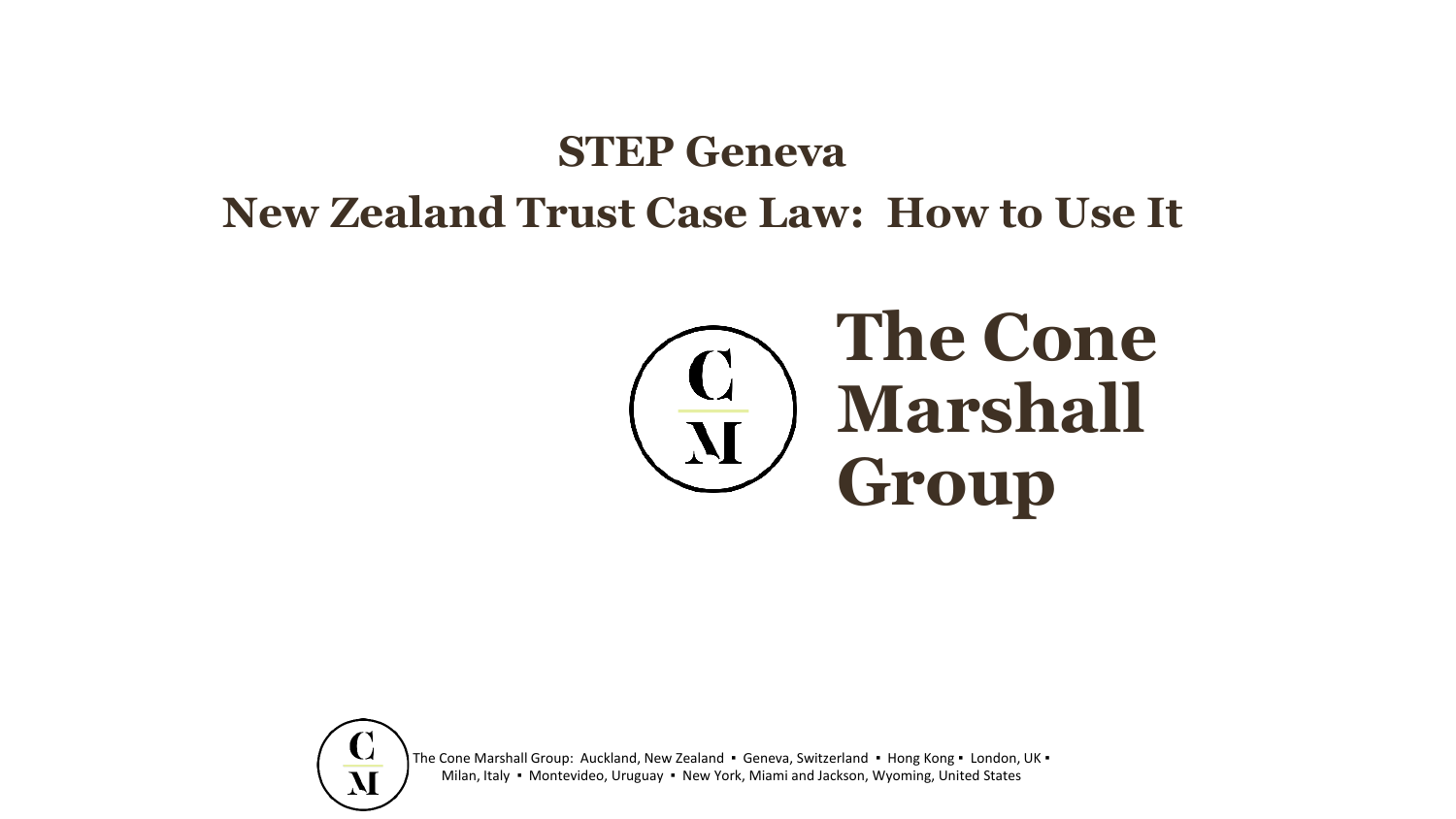### **History of New Zealand Trust Law**

New Zealand became an English colony in 1840.

English Laws Act 1858

"The laws of England as existing as at the  $14<sup>th</sup>$  day of January 1840, shall ... be deemed and be taken to be in force on or after that day …"

This included all case law, and statutory laws.

New Zealand has never had a codified legal system

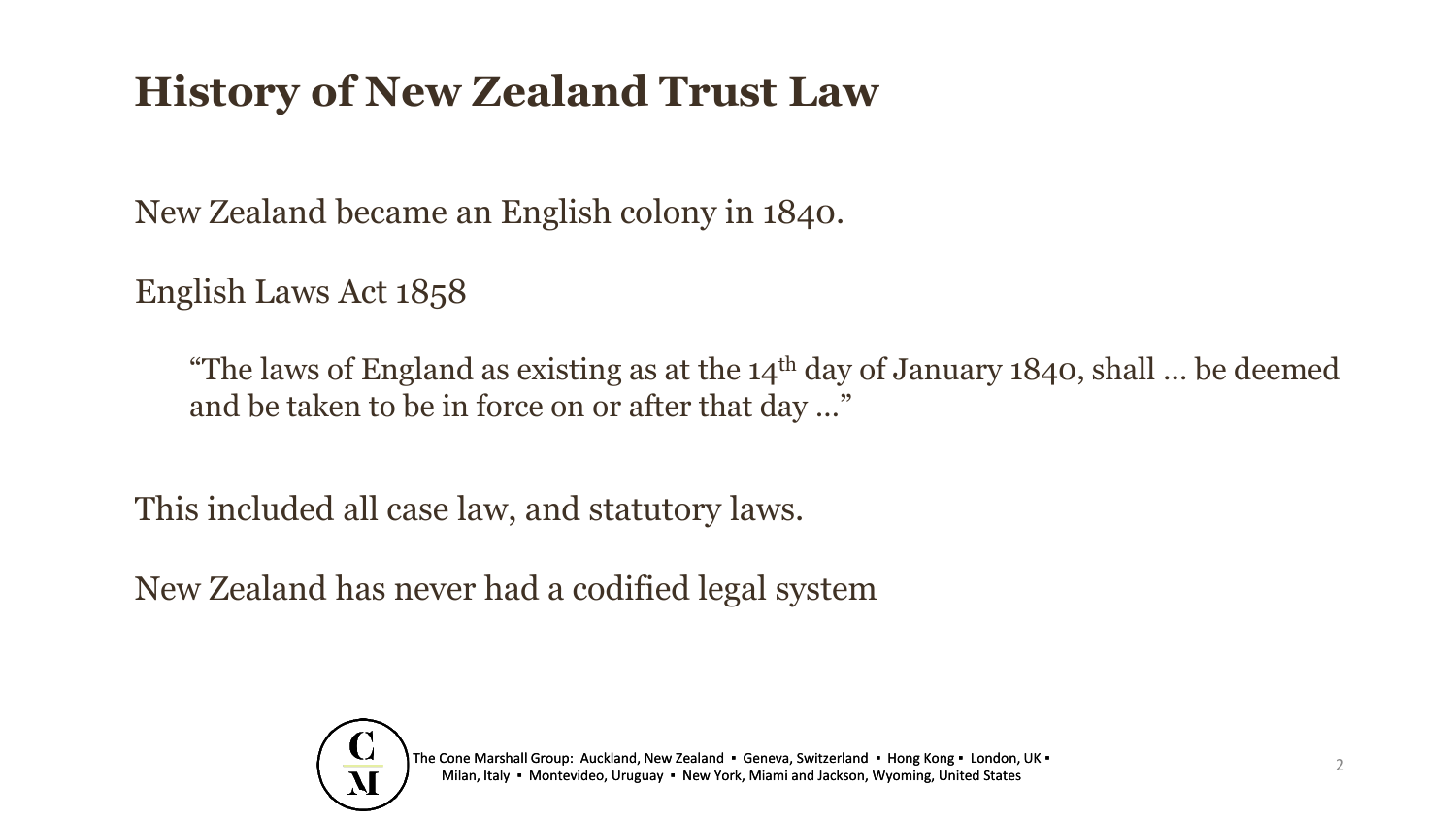### **Origins of New Zealand Trust Law**

New Zealand Trust law is derived almost entirely from cases decided by the English courts, going back to 1224.

Trust law was developed by a special court – the Court of Chancery – which developed its own system of law, called the Law of Equity. This law was merged with the Common Law System in New Zealand in 1908.

These rules continue to apply – even the new Trust Legislation being developed in New Zealand states that existing rules of law developed by the courts, and as well law to be developed by the courts, will continue to apply.

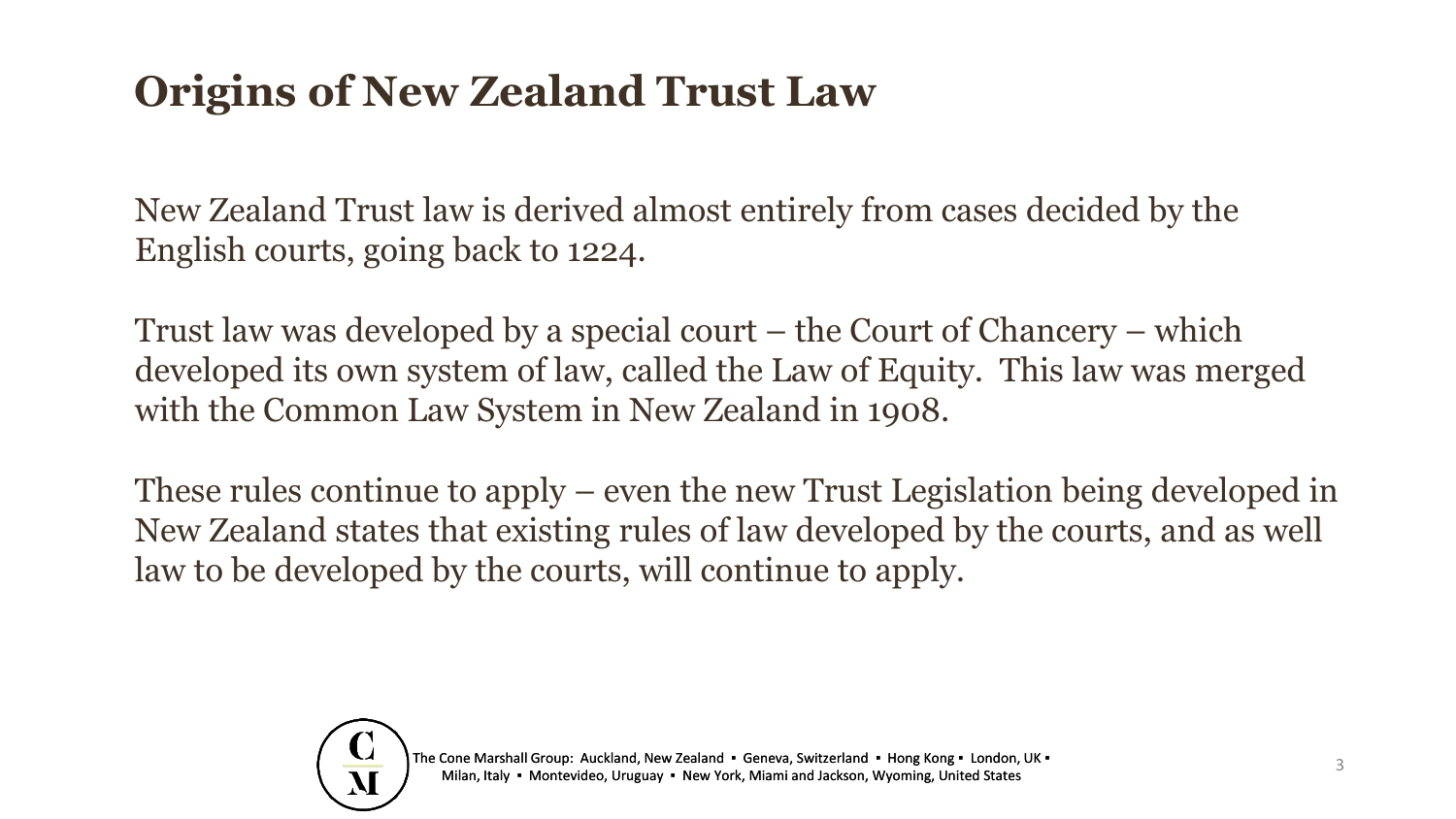## **Topics**

New Zealand Trusts are very open and flexible. These are examples of way in which this flexibility may be obtained:

- Resettlement of Trusts
- Settlor Control and Sham Trusts
- Trust Advisors

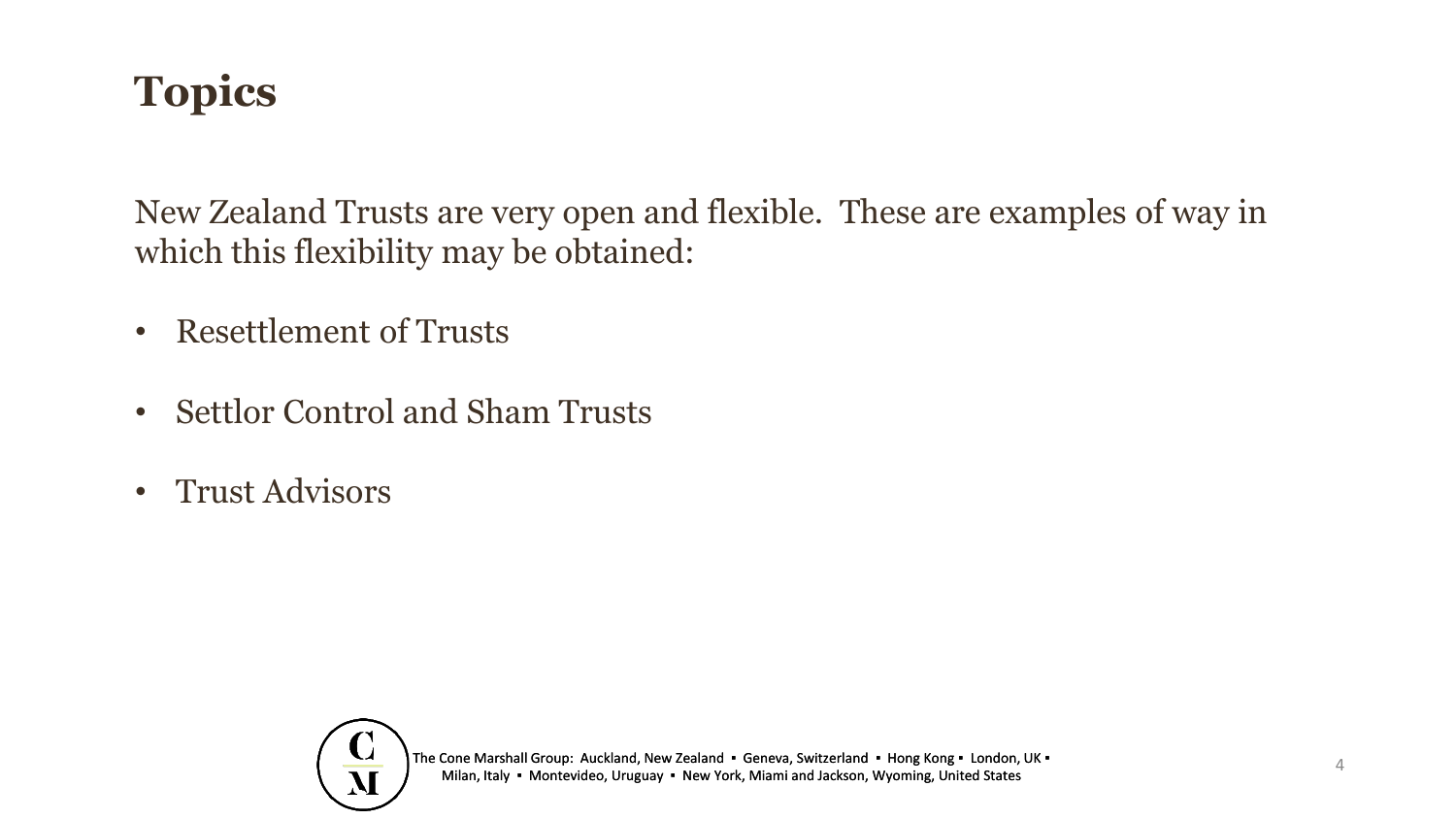### **Resettlement of Trusts**

Power of Advancement

A power of advancement is a power that enables trustees to pay or apply capital, to, or for the benefit of a beneficiary. Trustees may do this by creating a new trust for that beneficiary.

This power is implied in to all New Zealand trusts.

This power can in fact be used to benefit persons who were not originally beneficiaries, or people related to the original beneficiaries.

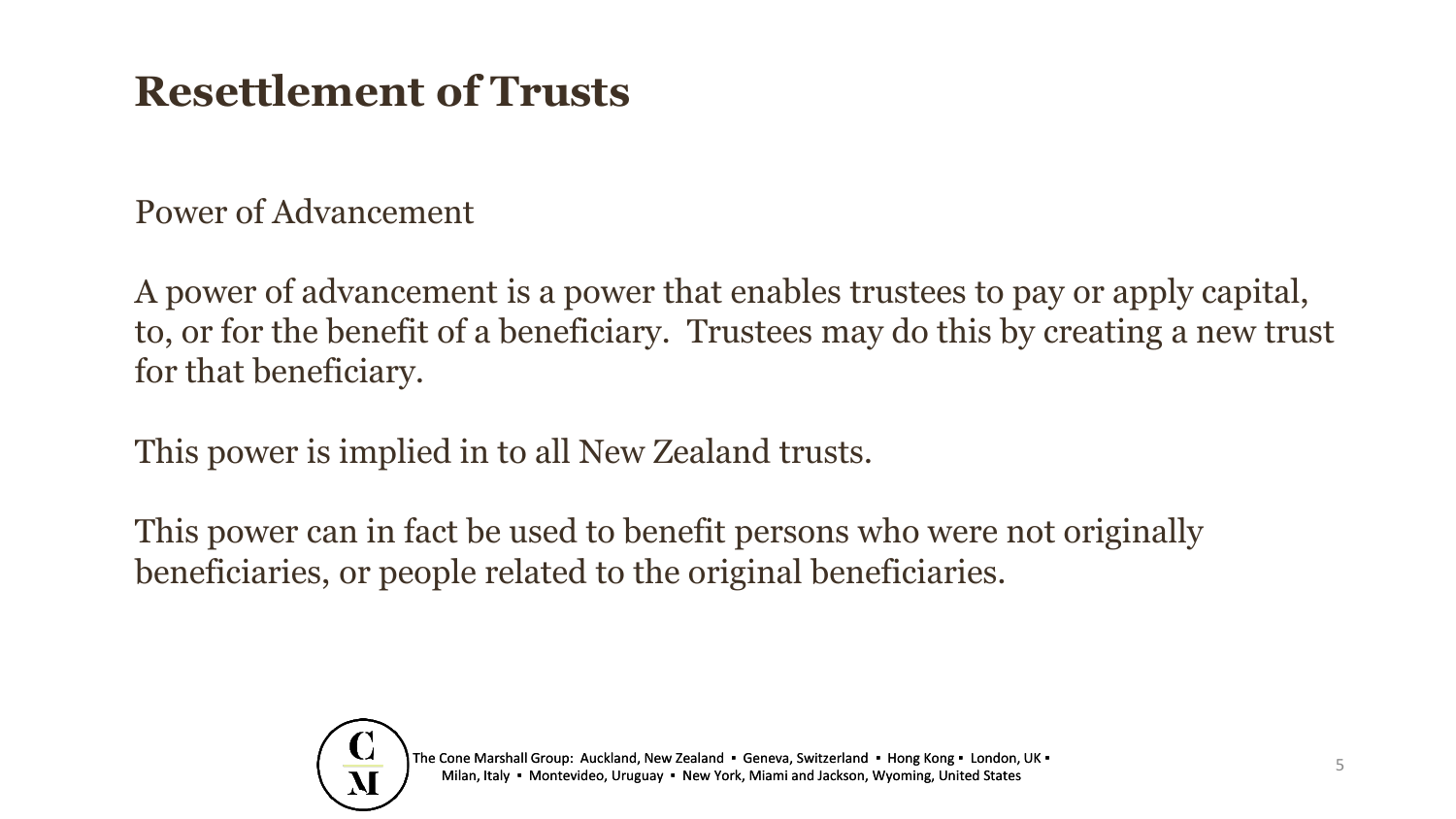### **Kain v Hutton**

Kain v Hutton (2008)

The capital of a trust was to be held for the settlor's sister's children and grandchildren. The trustees resettled the trust, and added the settlor's wife's children as beneficiaries. The settlor's wife had a power of appointment.

The Supreme Court applied the principles in Pilkington v IRC (1964) and held that it was possible for the trustees to appoint additional beneficiaries to the new trust, as the settlor and the appointer had a "moral duty" to those beneficiaries.

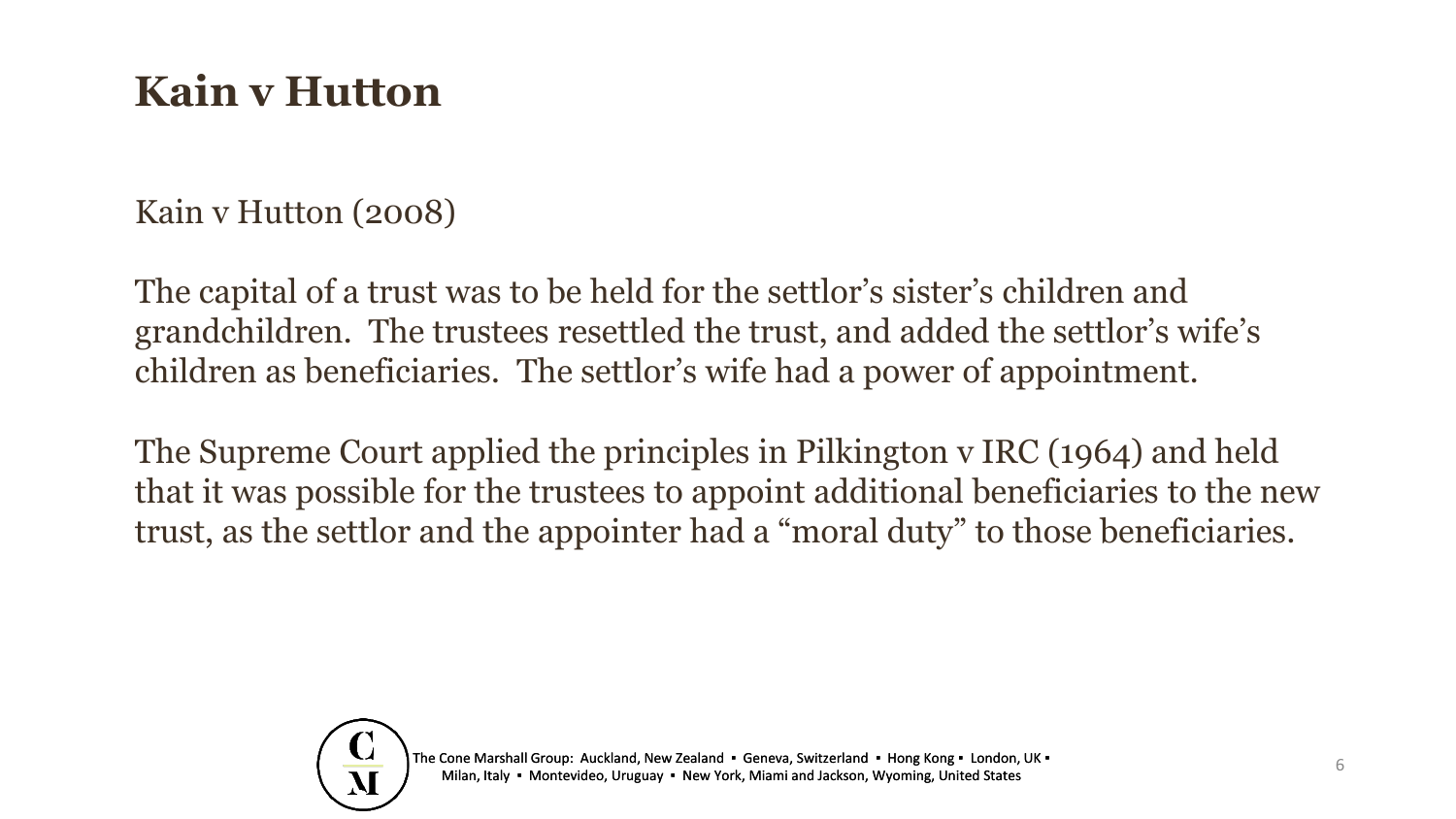#### **Shams**

Pugachev (2017)

This was a New Zealand Trust, with a Russian settlor.

The settlor was discretionary beneficiary and protector. He had an unrestricted power of appointment of beneficiaries. Was he divested of control?

The English judge applied Clayton v Clayton (NZ) (2016). The settlor was held to be able to exercise his powers under the trust for his own benefit. Therefore the trust was a sham.

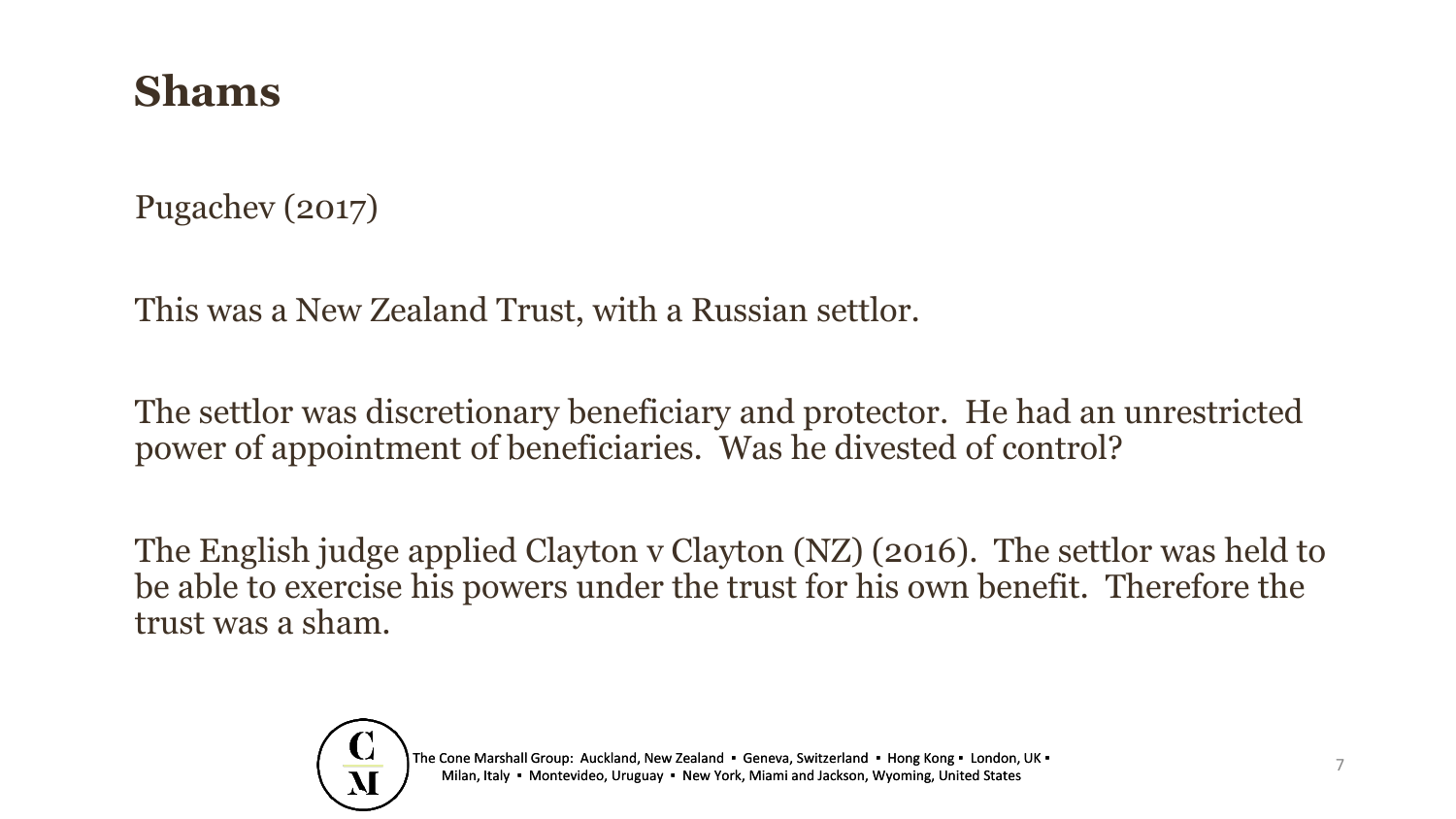# **Compare Goldie v Campbell (2017)**

Here the settlor had some control but:

- He could not remove beneficiaries
- There was a no benefit clause in the trust document; the settlor could not exercise his power for himself
- The trust was upheld

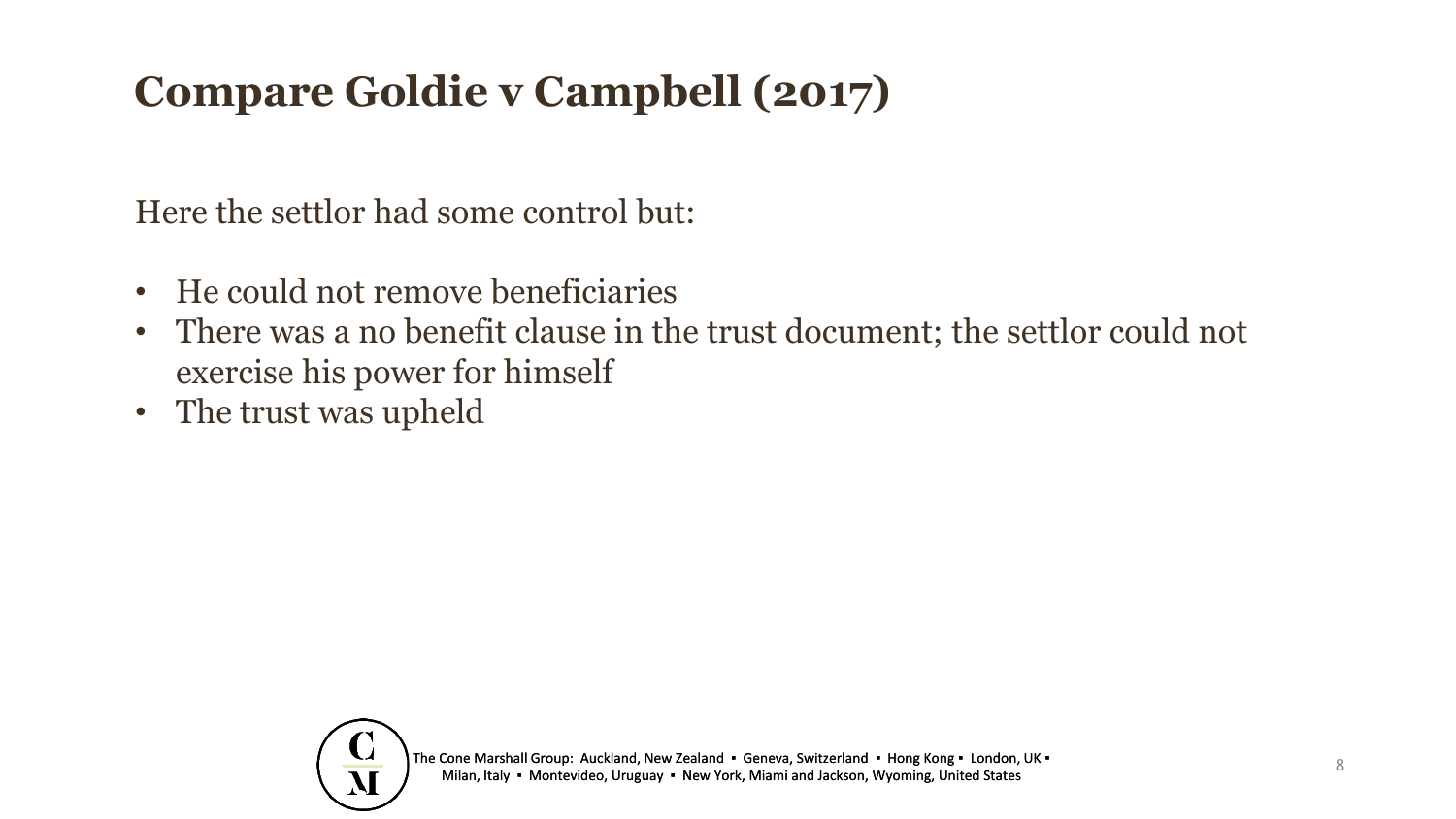## **Trust Advisers**

Historically, New Zealand was commonly used by wealthy English families as a trust jurisdiction.

But the distance between New Zealand and Great Britain was so great, that some means had to be found whereby a New Zealand trust could be managed from the other side of the world.

Three devices were adopted:

- Advisory Trustee
- Managing vs Custodial Trustee
- Investment Manager

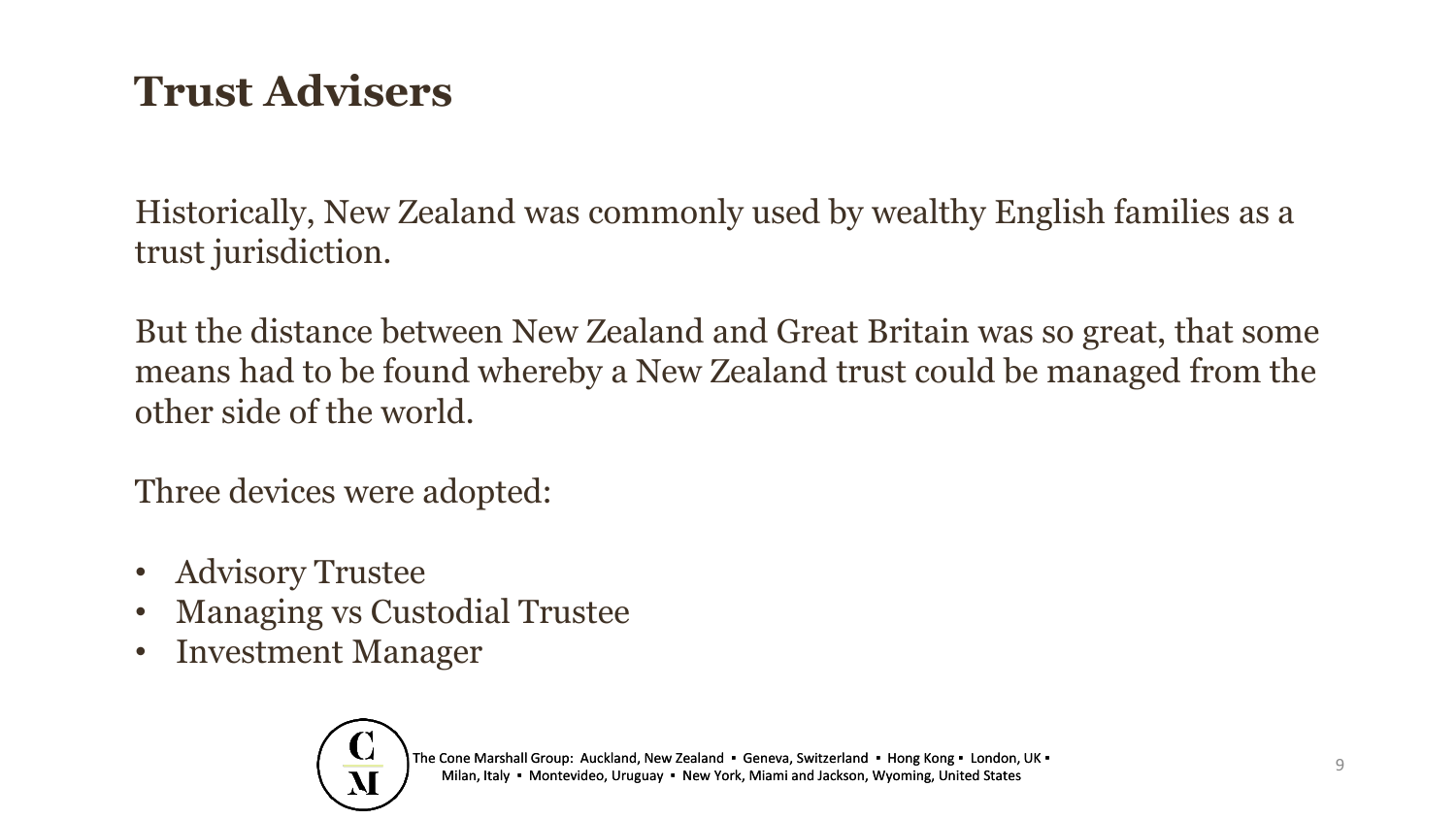### **Trustee Bill**

This is now being replaced by new legislation (The Trustee Bill) creating a Trust Adviser.

A trustee taking the advice of a trust adviser will be protected from liability, except in a case of dishonesty or breach of trust.